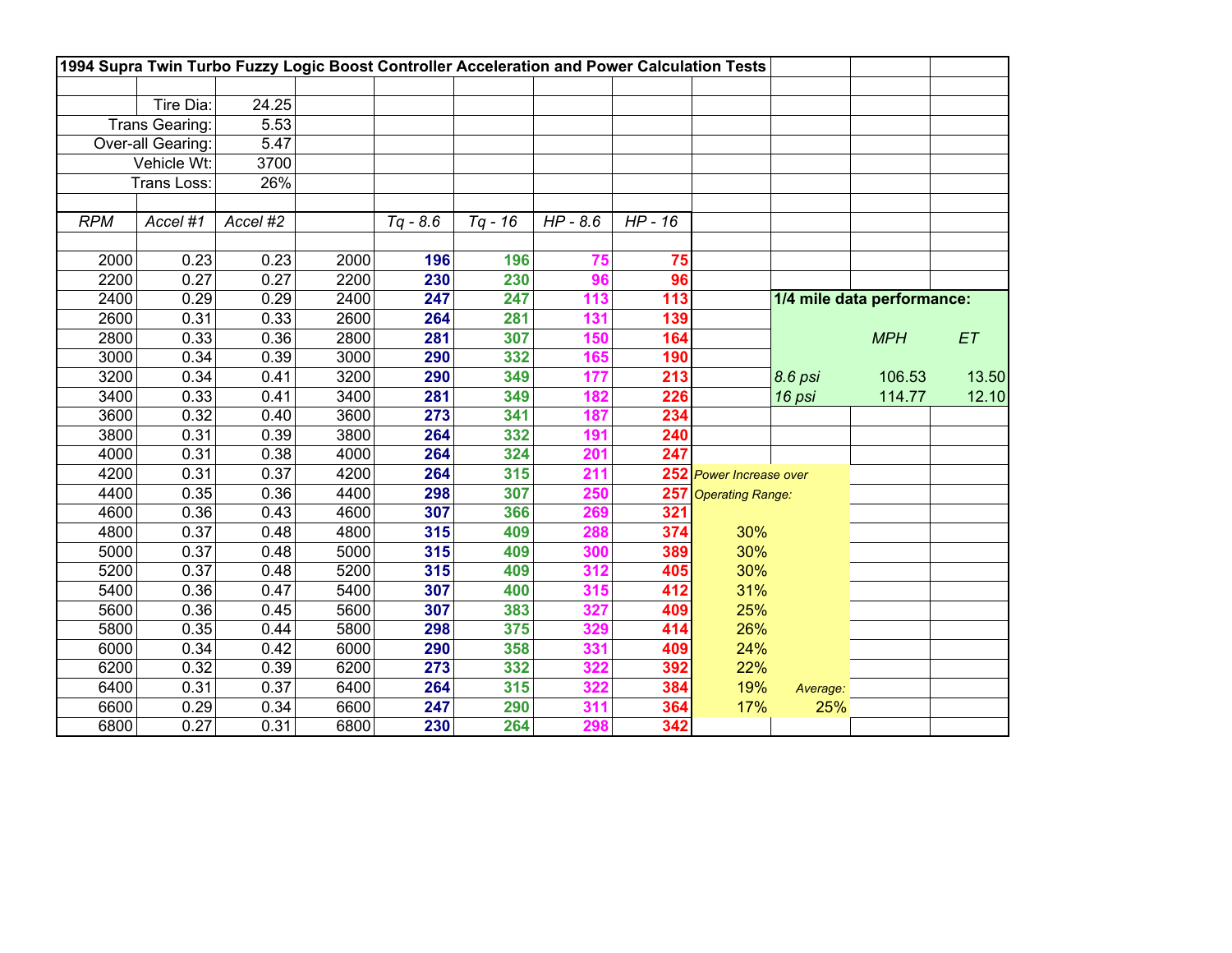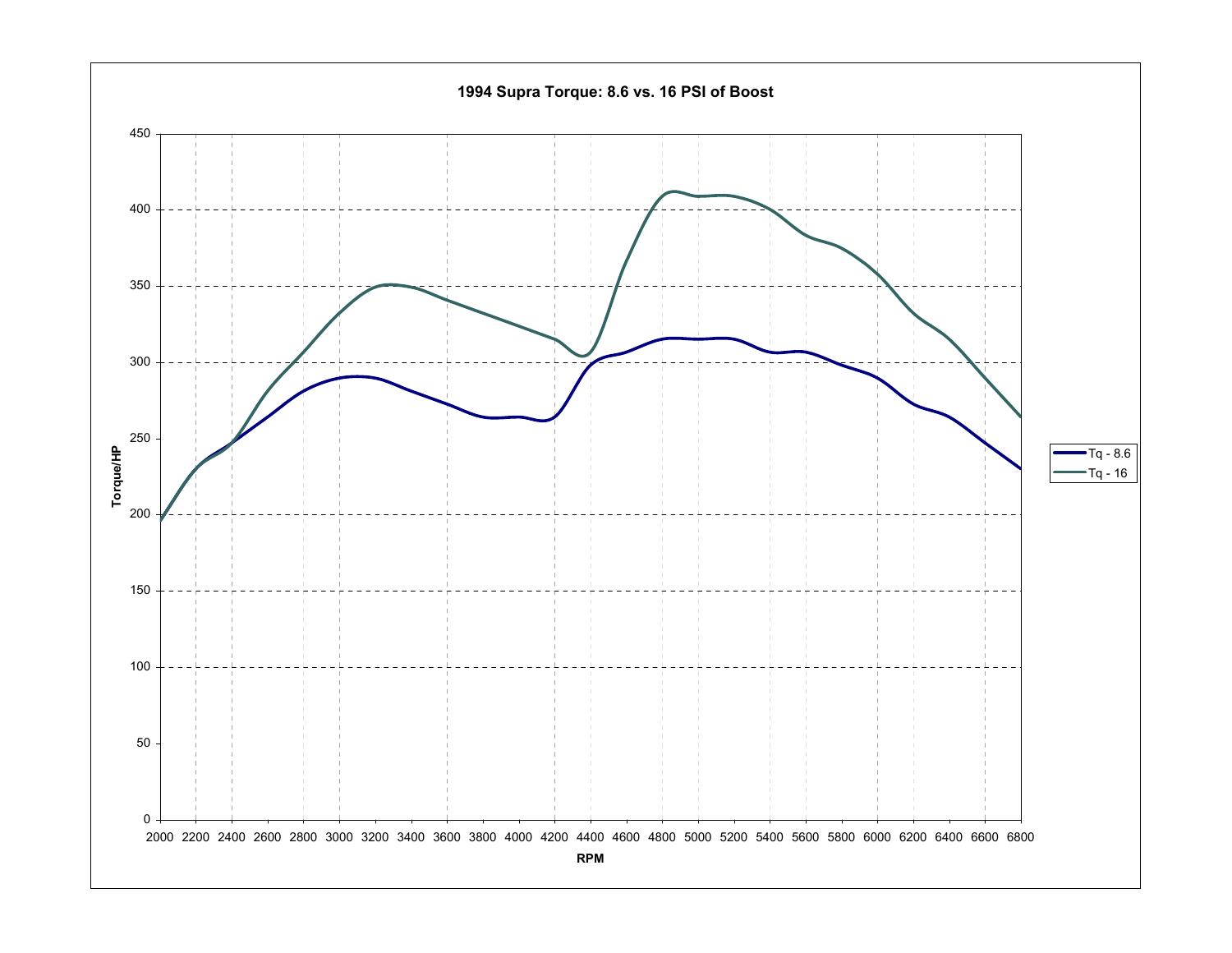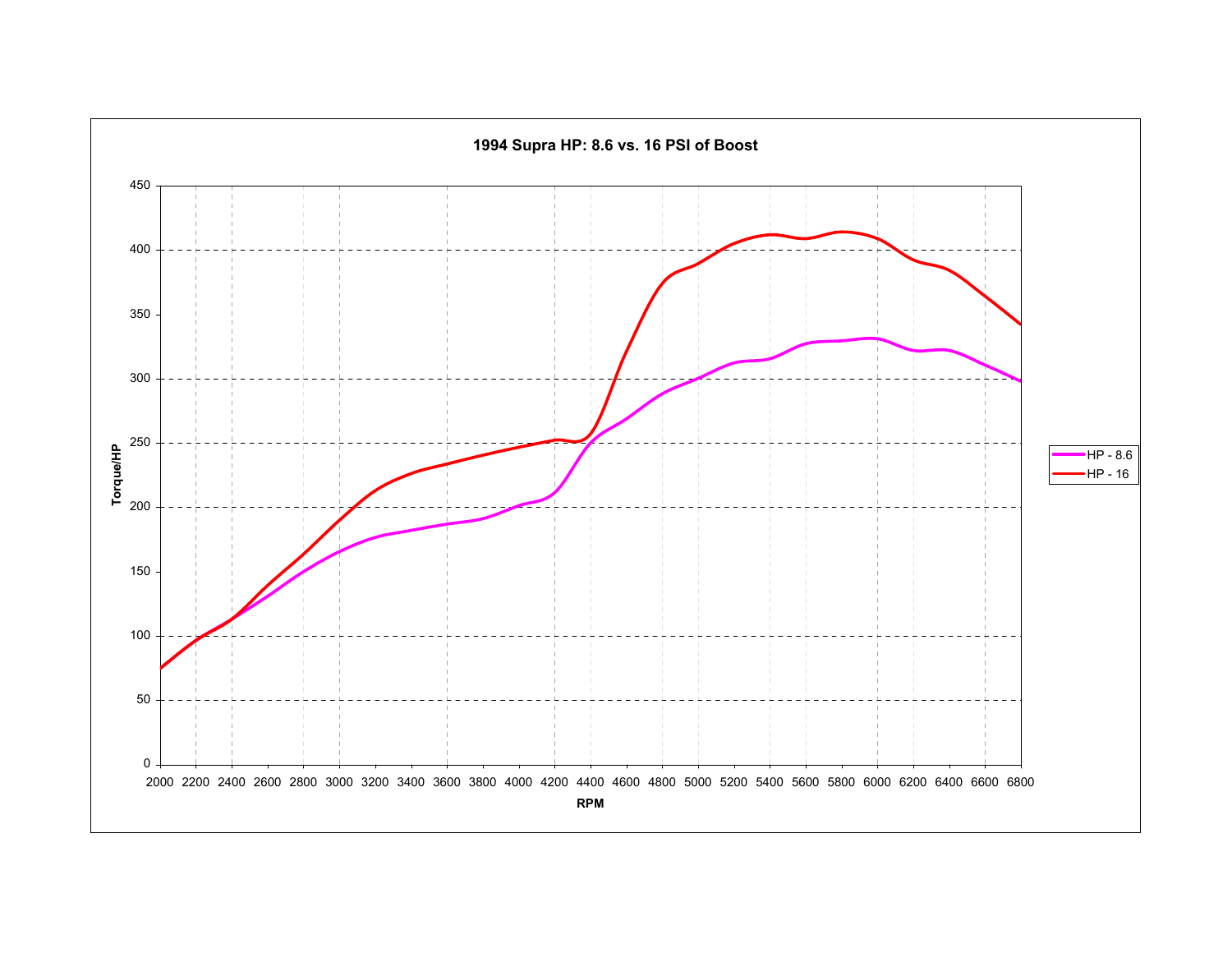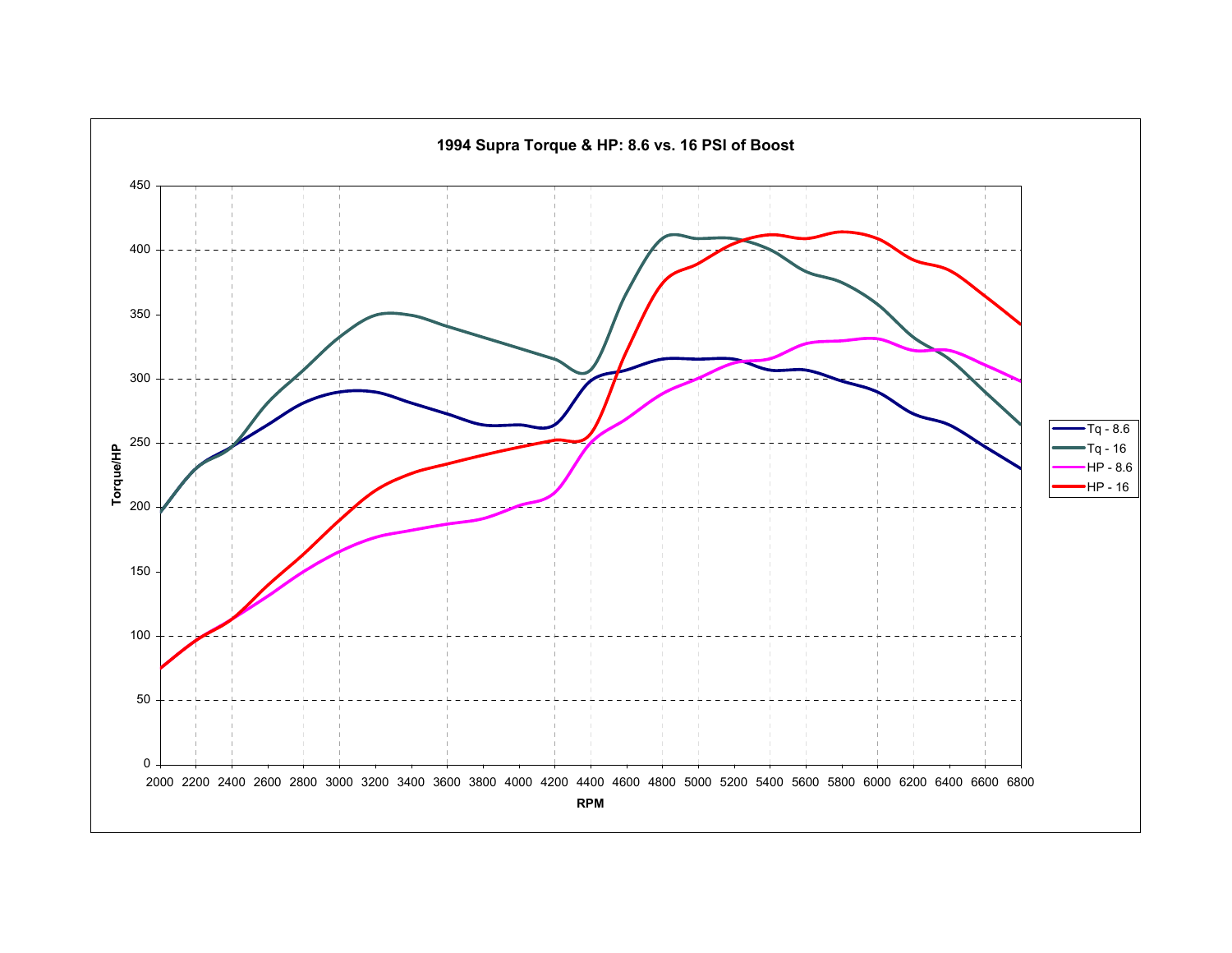|                    | 1994 Toyota Supra 3rd Gear Acceleration Test |            |            |  |
|--------------------|----------------------------------------------|------------|------------|--|
| Test 1 - Stk Boost |                                              |            |            |  |
|                    |                                              |            |            |  |
| Accel              | Marker                                       | <b>RPM</b> | <b>MPH</b> |  |
|                    |                                              |            |            |  |
| 0.21               | 2000                                         | 2000       | 26.8       |  |
| 0.22               |                                              | 2036       | 27.2       |  |
| 0.22               |                                              | 2072       | 27.7       |  |
| 0.23               |                                              | 2110       | 28.2       |  |
| 0.23               |                                              | 2148       | 28.7       |  |
| 0.24               |                                              | 2187       | 29.3       |  |
| 0.25               |                                              | 2228       | 29.8       |  |
| 0.25               |                                              | 2269       | 30.4       |  |
| 0.26               |                                              | 2312       | 30.9       |  |
| 0.27               |                                              | 2356       | 31.5       |  |
| 0.27               |                                              | 2400       | 32.1       |  |
| 0.27               |                                              | 2445       | 32.7       |  |
| 0.28               |                                              | 2491       | 33.3       |  |
| 0.28               |                                              | 2536       | 33.9       |  |
| 0.29               |                                              | 2584       | 34.6       |  |
| 0.29               |                                              | 2632       | 35.2       |  |
| 0.3                |                                              | 2681       | 35.9       |  |
| 0.3                |                                              | 2730       | 36.5       |  |
| 0.3                |                                              | 2779       | 37.2       |  |
| 0.31               |                                              | 2830       | 37.9       |  |
| 0.31               |                                              | 2881       | 38.6       |  |
| 0.31               |                                              | 2932       | 39.2       |  |
| 0.31               | 3000                                         | 2983       | 39.9       |  |
| 0.31               |                                              | 3034       | 40.6       |  |
| 0.31               |                                              | 3084       | 41.3       |  |
| 0.31               |                                              | 3135       | 42.0       |  |
| 0.31               |                                              | 3186       | 42.6       |  |
| 0.31               |                                              | 3237       | 43.3       |  |
| 0.3                |                                              | 3286       | 44.0       |  |
| 0.3                |                                              | 3335       | 44.6       |  |
| 0.3                |                                              | 3385       | 45.3       |  |
| 0.3                |                                              | 3434       | 46.0       |  |
| 0.29               |                                              | 3481       | 46.6       |  |
| 0.29               |                                              | 3529       | 47.2       |  |
| 0.29               |                                              | 3577       | 47.9       |  |
| 0.28               |                                              | 3623       | 48.5       |  |
| 0.28               |                                              | 3668       | 49.1       |  |
| 0.28               |                                              | 3714       | 49.7       |  |
| 0.28               |                                              | 3760       | 50.3       |  |
| 0.28               |                                              | 3806       | 50.9       |  |
| 0.27               |                                              | 3851       | 51.5       |  |
| 0.27               |                                              | 3895       | 52.1       |  |
| 0.27               |                                              | 3939       | 52.7       |  |
| 0.27               |                                              | 3983       | 53.3       |  |
| 0.27               |                                              | 4028       | 53.9       |  |
| 0.27               |                                              | 4072       | 54.5       |  |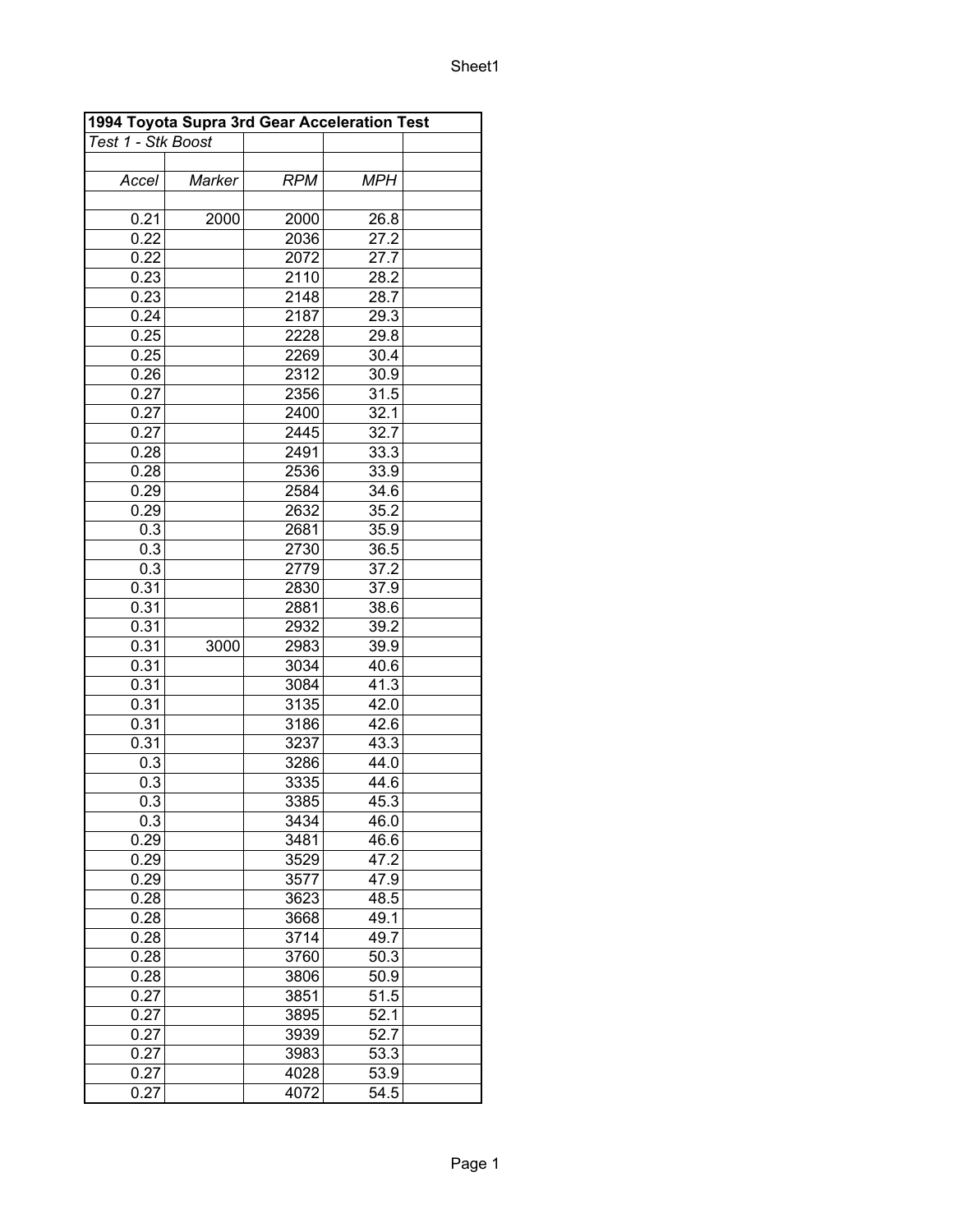| 0.27 | 4000 | 4116 | 55.1 |  |
|------|------|------|------|--|
| 0.27 |      | 4161 | 55.7 |  |
| 0.27 |      | 4205 | 56.3 |  |
| 0.28 |      | 4251 | 56.9 |  |
| 0.29 |      | 4298 | 57.5 |  |
| 0.3  |      | 4348 | 58.2 |  |
| 0.31 |      | 4398 | 58.9 |  |
| 0.31 |      | 4449 | 59.5 |  |
| 0.32 |      | 4502 | 60.2 |  |
| 0.32 |      | 4554 | 60.9 |  |
| 0.32 |      | 4607 | 61.7 |  |
| 0.32 |      | 4659 | 62.4 |  |
| 0.32 |      | 4712 | 63.1 |  |
| 0.32 |      | 4764 | 63.8 |  |
| 0.33 |      | 4818 | 64.5 |  |
| 0.33 |      | 4873 | 65.2 |  |
| 0.33 |      | 4927 | 65.9 |  |
| 0.33 |      | 4981 | 66.7 |  |
| 0.33 | 5000 | 5035 | 67.4 |  |
| 0.33 |      | 5089 | 68.1 |  |
| 0.33 |      | 5143 | 68.8 |  |
| 0.32 |      | 5196 | 69.5 |  |
| 0.32 |      | 5248 | 70.2 |  |
|      |      | 5301 |      |  |
| 0.32 |      |      | 70.9 |  |
| 0.32 |      | 5353 | 71.6 |  |
| 0.32 |      | 5406 | 72.3 |  |
| 0.32 |      | 5458 | 73.0 |  |
| 0.32 |      | 5511 | 73.7 |  |
| 0.31 |      | 5562 | 74.4 |  |
| 0.31 |      | 5613 | 75.1 |  |
| 0.31 |      | 5663 | 75.8 |  |
| 0.31 |      | 5714 | 76.5 |  |
| 0.31 |      | 5765 | 77.2 |  |
| 0.3  |      | 5814 | 77.8 |  |
| 0.3  |      | 5864 | 78.5 |  |
| 0.3  | 6000 | 5913 | 79.1 |  |
| 0.29 |      | 5960 | 79.8 |  |
| 0.29 |      | 6008 | 80.4 |  |
| 0.28 |      | 6054 | 81.0 |  |
| 0.28 |      | 6100 | 81.6 |  |
| 0.28 |      | 6146 | 82.2 |  |
| 0.27 |      | 6190 | 82.8 |  |
| 0.27 |      | 6234 | 83.4 |  |
| 0.26 |      | 6277 | 84.0 |  |
| 0.26 |      | 6320 | 84.6 |  |
| 0.25 |      | 6361 | 85.1 |  |
| 0.25 |      | 6402 | 85.7 |  |
| 0.25 |      | 6443 | 86.2 |  |
| 0.24 |      | 6482 | 86.7 |  |
| 0.23 |      | 6520 | 87.2 |  |
| 0.23 |      | 6557 | 87.8 |  |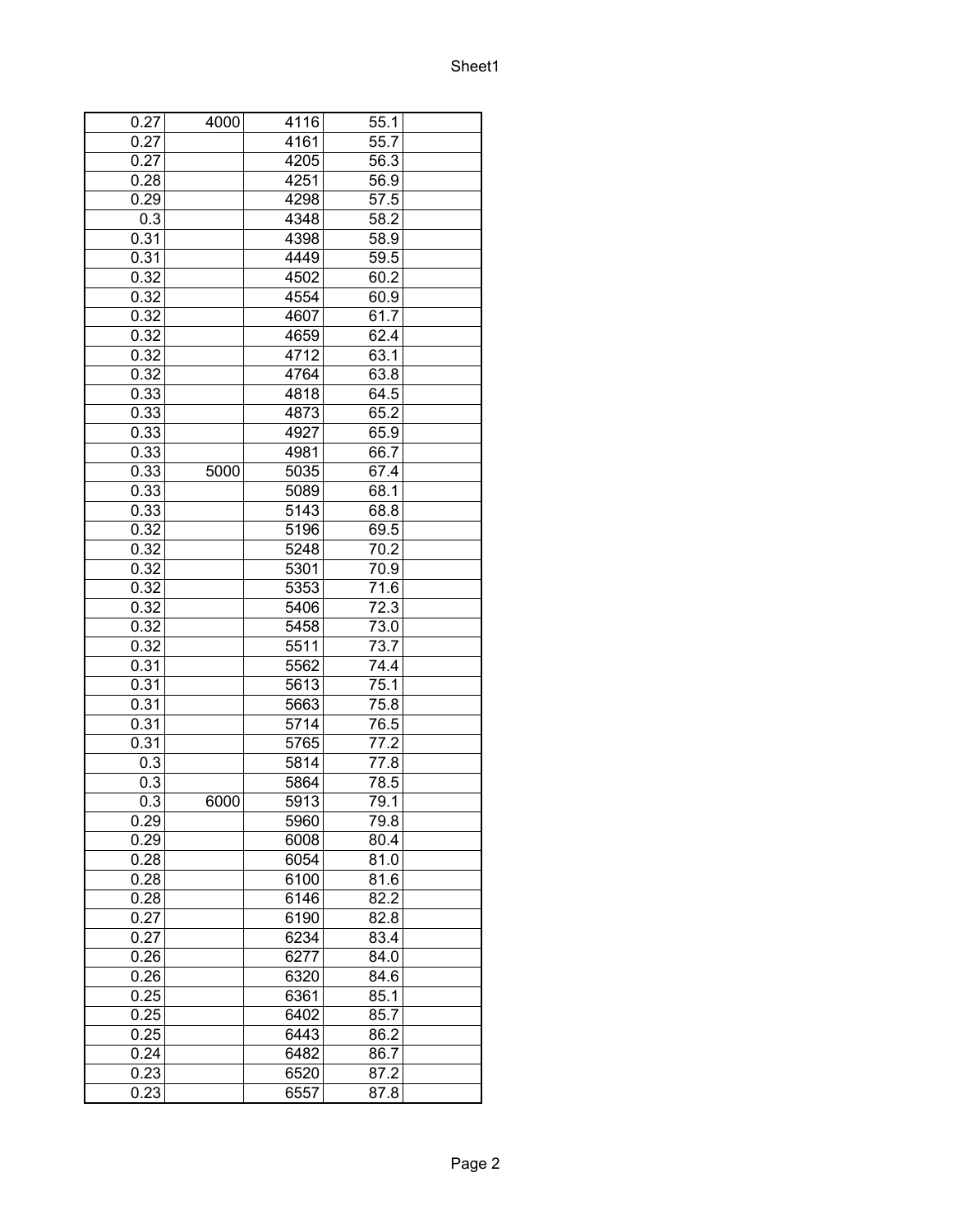| 0.23 |      | 6595 | 88.3 |  |
|------|------|------|------|--|
| 0.23 | 6800 | 6633 | 88.8 |  |
| 0.22 |      | 6669 | 89.2 |  |
| 0.22 |      | 6705 | 89.7 |  |
| በ 21 |      | 6740 | 9N 2 |  |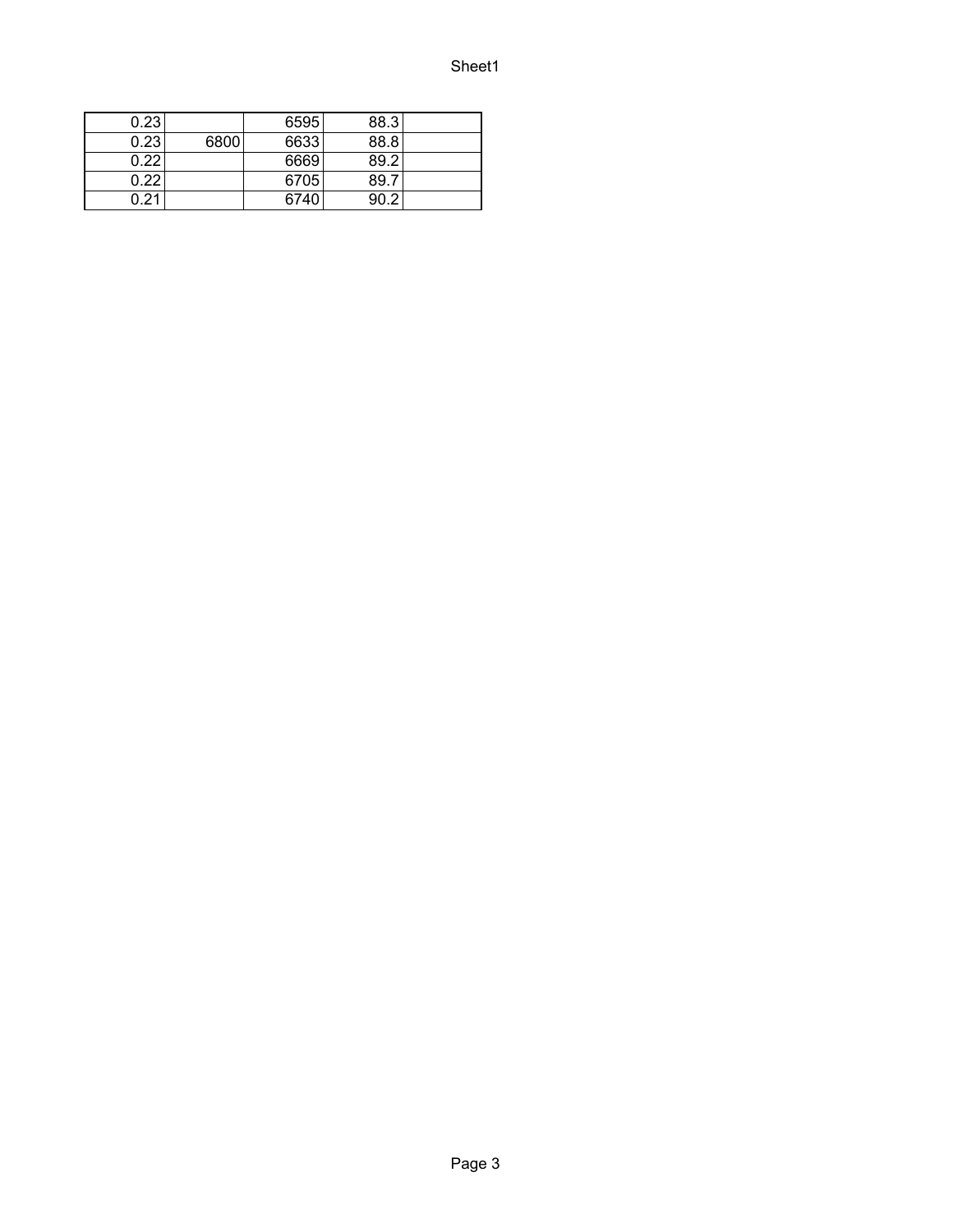| 1994 Toyota Supra 3rd Gear Acceleration Test |      |                                      |      |  |  |
|----------------------------------------------|------|--------------------------------------|------|--|--|
|                                              |      | Test #1 Results - Stage 1 normalized |      |  |  |
|                                              |      |                                      |      |  |  |
| 2000                                         | 0.21 | 2000                                 | 0.23 |  |  |
| 2036                                         | 0.22 | 2036                                 | 0.24 |  |  |
| 2072                                         | 0.22 | 2072                                 | 0.24 |  |  |
| 2110                                         | 0.23 | 2110                                 | 0.25 |  |  |
| 2148                                         | 0.23 | 2148                                 | 0.25 |  |  |
| 2187                                         | 0.24 | 2187                                 | 0.26 |  |  |
| 2228                                         | 0.25 | 2228                                 | 0.27 |  |  |
| 2269                                         | 0.25 | 2269                                 | 0.27 |  |  |
| 2312                                         | 0.26 | 2312                                 | 0.28 |  |  |
| 2356                                         | 0.27 | 2356                                 | 0.29 |  |  |
| 2400                                         | 0.27 | 2400                                 | 0.29 |  |  |
| 2445                                         | 0.27 | 2445                                 | 0.29 |  |  |
| 2491                                         | 0.28 | 2491                                 | 0.30 |  |  |
| 2536                                         | 0.28 | 2536                                 | 0.30 |  |  |
| 2584                                         | 0.29 | 2584                                 | 0.31 |  |  |
| 2632                                         | 0.29 | 2632                                 | 0.32 |  |  |
| 2681                                         | 0.30 | 2681                                 | 0.33 |  |  |
| 2730                                         | 0.30 | 2730                                 | 0.33 |  |  |
| 2779                                         | 0.30 | 2779                                 | 0.33 |  |  |
| 2830                                         | 0.31 | 2830                                 | 0.34 |  |  |
| 2881                                         | 0.31 | 2881                                 | 0.34 |  |  |
| 2932                                         | 0.31 | 2932                                 | 0.34 |  |  |
| 2983                                         | 0.31 | 2983                                 | 0.34 |  |  |
| 3034                                         | 0.31 | 3034                                 | 0.34 |  |  |
| 3084                                         | 0.31 | 3084                                 | 0.34 |  |  |
| 3135                                         | 0.31 | 3135                                 | 0.34 |  |  |
| 3186                                         | 0.31 | 3186                                 | 0.34 |  |  |
| 3237                                         | 0.31 | 3237                                 | 0.34 |  |  |
| 3286                                         | 0.30 | 3286                                 | 0.33 |  |  |
| 3335                                         | 0.30 | 3335                                 | 0.33 |  |  |
| 3385                                         | 0.30 | 3385                                 | 0.33 |  |  |
| 3434                                         | 0.30 | 3434                                 | 0.33 |  |  |
| 3481                                         | 0.29 | 3481                                 | 0.32 |  |  |
| 3529                                         | 0.29 | 3529                                 | 0.32 |  |  |
| 3577                                         | 0.29 | 3577                                 | 0.32 |  |  |
| 3623                                         | 0.28 | 3623                                 | 0.31 |  |  |
| 3668                                         | 0.28 | 3668                                 | 0.31 |  |  |
| 3714                                         | 0.28 | 3714                                 | 0.31 |  |  |
| 3760                                         | 0.28 | 3760                                 | 0.31 |  |  |
| 3806                                         | 0.28 | 3806                                 | 0.31 |  |  |
| 3851                                         | 0.27 | 3851                                 | 0.30 |  |  |
| 3895                                         | 0.27 | 3895                                 | 0.31 |  |  |
| 3939                                         | 0.27 | 3939                                 | 0.31 |  |  |
| 3983                                         | 0.27 | 3983                                 | 0.31 |  |  |
| 4028                                         | 0.27 | 4028                                 | 0.31 |  |  |
| 4072                                         | 0.27 | 4072                                 | 0.31 |  |  |
| 4116                                         | 0.27 | 4116                                 | 0.31 |  |  |
| 4161                                         | 0.27 | 4161                                 | 0.31 |  |  |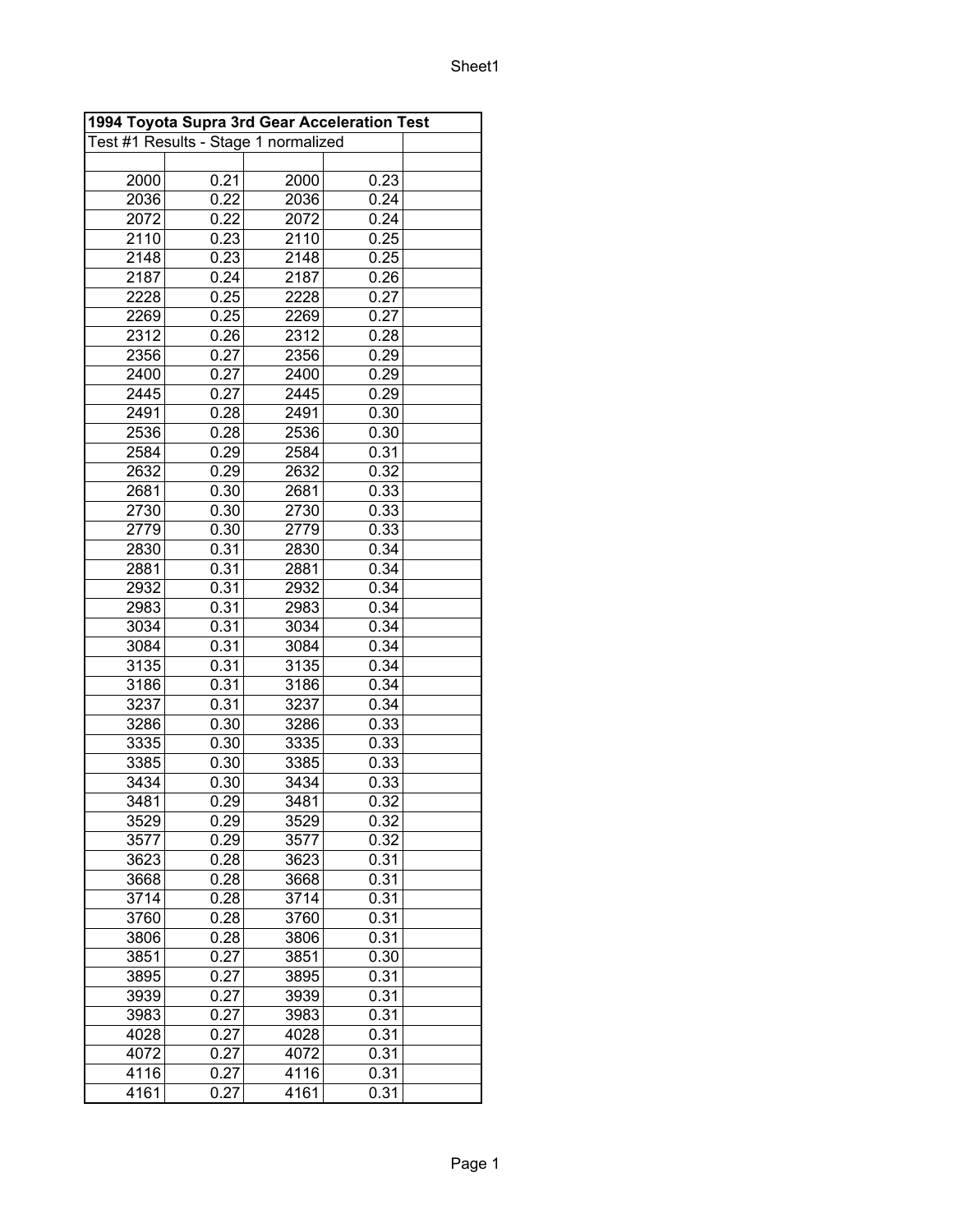| 4205 | 0.27 | 4205 | 0.31 |  |
|------|------|------|------|--|
| 4251 | 0.28 | 4251 | 0.32 |  |
| 4298 | 0.29 | 4298 | 0.33 |  |
| 4348 | 0.30 | 4348 | 0.34 |  |
| 4398 | 0.31 | 4398 | 0.35 |  |
| 4449 | 0.31 | 4449 | 0.35 |  |
| 4502 | 0.32 | 4502 | 0.36 |  |
| 4554 | 0.32 | 4554 | 0.36 |  |
| 4607 | 0.32 | 4607 | 0.36 |  |
| 4659 | 0.32 | 4659 | 0.36 |  |
| 4712 | 0.32 | 4712 | 0.36 |  |
| 4764 | 0.32 | 4764 | 0.36 |  |
| 4818 | 0.33 | 4818 | 0.37 |  |
| 4873 | 0.33 | 4873 | 0.37 |  |
| 4927 | 0.33 | 4927 | 0.37 |  |
| 4981 | 0.33 | 4981 | 0.37 |  |
| 5035 |      |      |      |  |
|      | 0.33 | 5035 | 0.37 |  |
| 5089 | 0.33 | 5089 | 0.37 |  |
| 5143 | 0.33 | 5143 | 0.38 |  |
| 5196 | 0.32 | 5196 | 0.37 |  |
| 5248 | 0.32 | 5248 | 0.37 |  |
| 5301 | 0.32 | 5301 | 0.37 |  |
| 5353 | 0.32 | 5353 | 0.37 |  |
| 5406 | 0.32 | 5406 | 0.37 |  |
| 5458 | 0.32 | 5458 | 0.37 |  |
| 5511 | 0.32 | 5511 | 0.37 |  |
| 5562 | 0.31 | 5562 | 0.36 |  |
| 5613 | 0.31 | 5613 | 0.36 |  |
| 5663 | 0.31 | 5663 | 0.36 |  |
| 5714 | 0.31 | 5714 | 0.36 |  |
| 5765 | 0.31 | 5765 | 0.36 |  |
| 5814 | 0.30 | 5814 | 0.35 |  |
| 5864 | 0.30 | 5864 | 0.35 |  |
| 5913 | 0.30 | 5913 | 0.35 |  |
| 5960 | 0.29 | 5960 | 0.34 |  |
| 6008 | 0.29 | 6008 | 0.34 |  |
| 6054 | 0.28 | 6054 | 0.33 |  |
| 6100 | 0.28 | 6100 | 0.33 |  |
| 6146 | 0.28 | 6146 | 0.33 |  |
| 6190 | 0.27 | 6190 | 0.32 |  |
| 6234 | 0.27 | 6234 | 0.32 |  |
| 6277 | 0.26 | 6277 | 0.31 |  |
| 6320 | 0.26 | 6320 | 0.31 |  |
| 6361 | 0.25 | 6361 | 0.31 |  |
| 6402 | 0.25 | 6402 | 0.31 |  |
| 6443 | 0.25 | 6443 | 0.31 |  |
| 6482 | 0.24 | 6482 | 0.30 |  |
|      |      |      |      |  |
| 6520 | 0.23 | 6520 | 0.29 |  |
| 6557 | 0.23 | 6557 | 0.29 |  |
| 6595 | 0.23 | 6595 | 0.29 |  |
| 6633 | 0.23 | 6633 | 0.29 |  |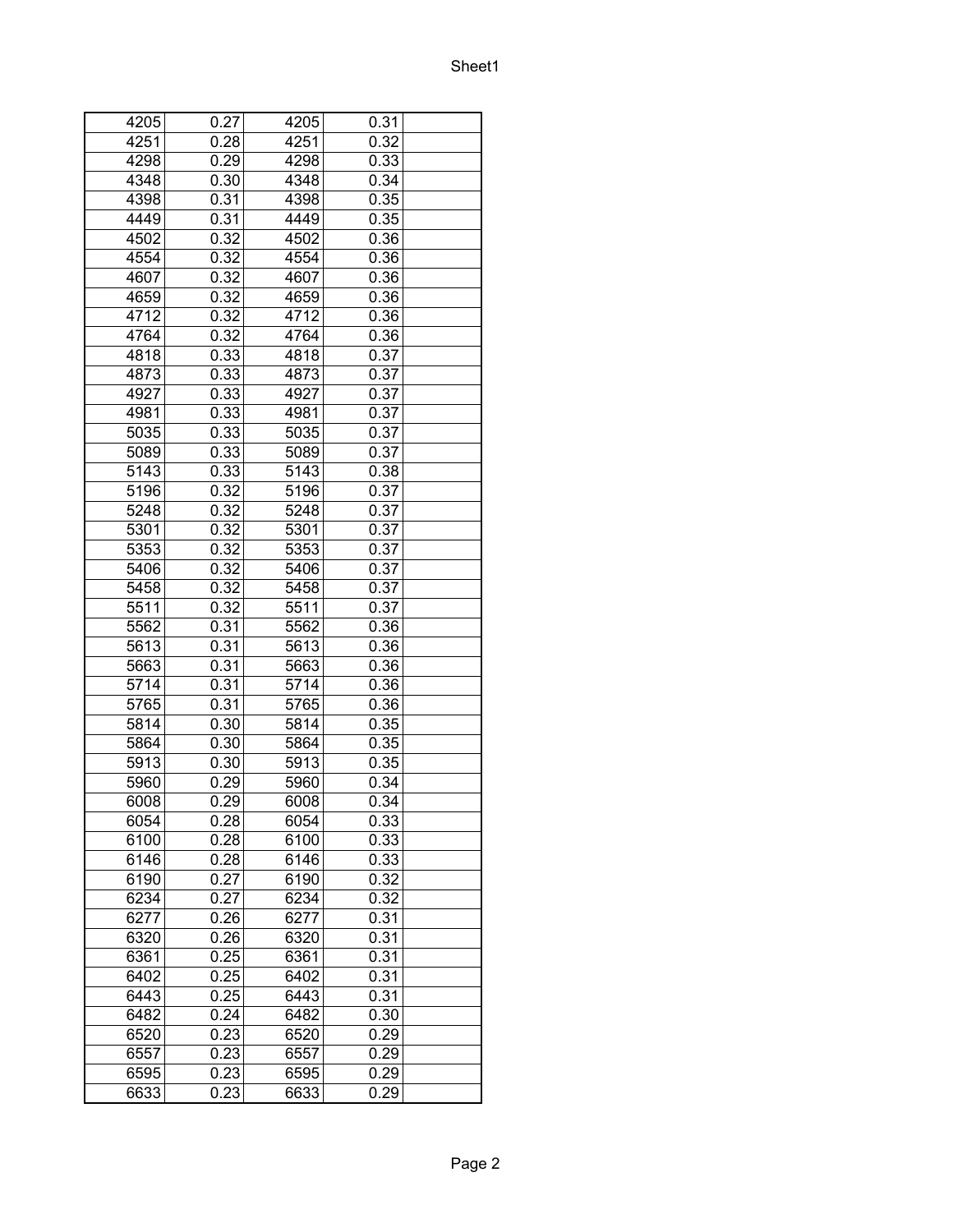| 6669 | በ 22 | 6669 | 0.28             |  |
|------|------|------|------------------|--|
| 6705 | ስ ኃኃ | 6705 | 0.28             |  |
| 6740 | ∩ ጋ1 | 6740 | <u>በ 27</u><br>∠ |  |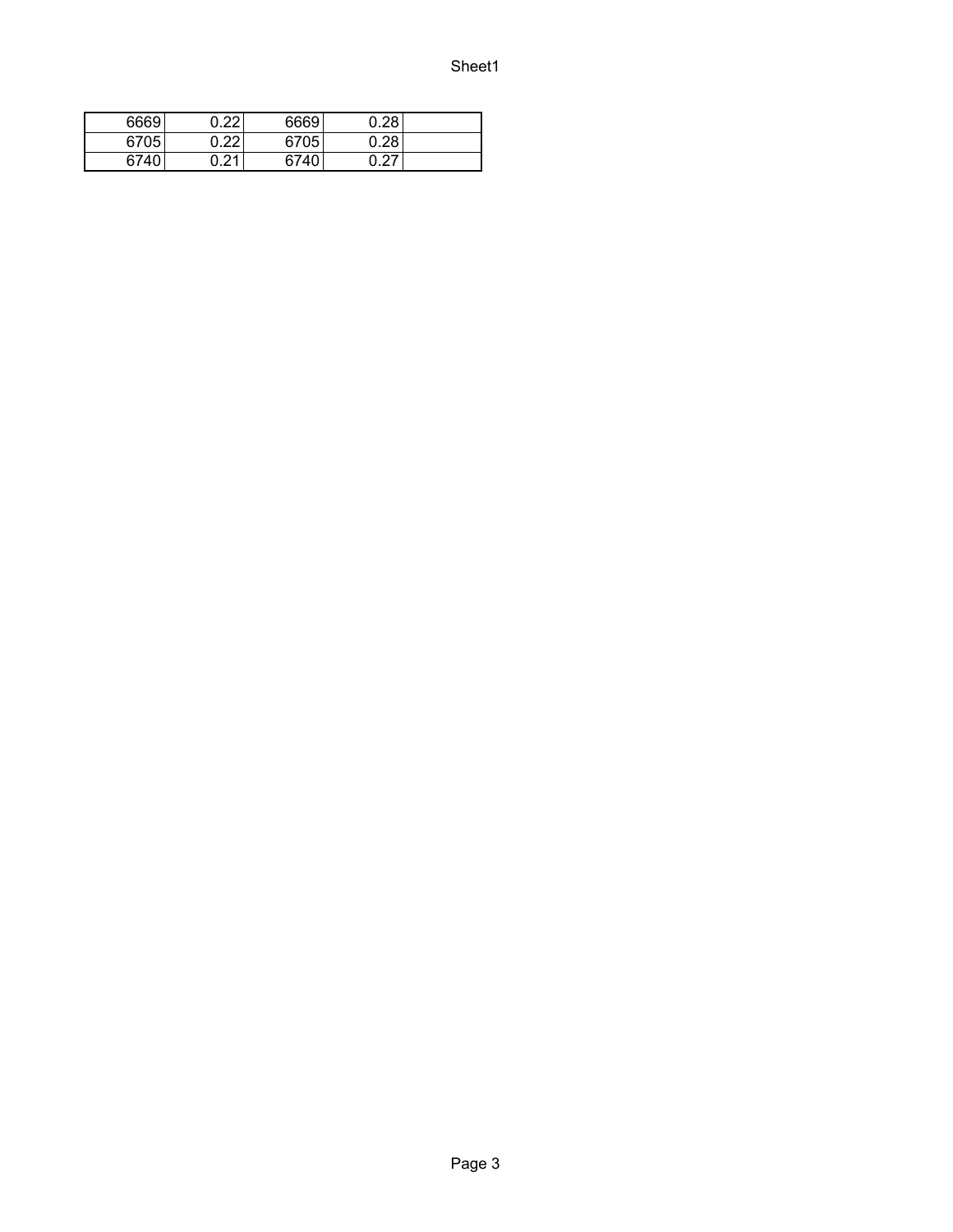|                       | 1994 Toyota Supra 3rd Gear Acceleration Test |            |                    |  |
|-----------------------|----------------------------------------------|------------|--------------------|--|
| Test 2 - 16 PSI Boost |                                              |            |                    |  |
|                       |                                              |            |                    |  |
| Accel                 | Marker                                       | <b>RPM</b> | <b>MPH</b>         |  |
|                       |                                              |            |                    |  |
| 0.24                  | 2000                                         | 2200       | 29.4               |  |
| 0.25                  |                                              | 2241       | 30.0               |  |
| 0.25                  |                                              | 2282       | 30.5               |  |
| 0.25                  |                                              | 2323       | 31.1               |  |
| 0.26                  |                                              | 2366       | 31.7               |  |
| 0.27                  |                                              | 2410       | 32.3               |  |
| 0.27                  |                                              | 2454       | 32.8               |  |
| 0.28                  |                                              | 2500       | 33.5               |  |
| 0.29                  |                                              | 2548       | 34.1               |  |
| 0.29                  |                                              | 2595       | 34.7               |  |
| 0.3                   |                                              | 2645       | 35.4               |  |
| 0.31                  |                                              | 2695       | 36.1               |  |
| 0.32                  |                                              | 2748       | 36.8               |  |
| 0.33                  |                                              | 2802       | 37.5               |  |
| 0.33                  |                                              | 2856       | 38.2               |  |
| 0.34                  |                                              | 2912       | 39.0               |  |
|                       |                                              |            |                    |  |
| 0.35                  |                                              | 2969       | 39.7               |  |
| 0.36                  |                                              | 3028       | 40.5               |  |
| 0.37                  | 3000                                         | 3089       | 41.3               |  |
| 0.38                  |                                              | 3152       | 42.2               |  |
| 0.38                  |                                              | 3214       | 43.0               |  |
| 0.38                  |                                              | 3276       | 43.8               |  |
| 0.38                  |                                              | 3339       | 44.7               |  |
| 0.38                  |                                              | 3401       | 45.5               |  |
| 0.37                  |                                              | 3462       | 46.3               |  |
| 0.37                  |                                              | 3522       | 47.1               |  |
| 0.37                  |                                              | 3583       | 47.9               |  |
| 0.36                  |                                              | 3642       | 48.7               |  |
| 0.36                  |                                              | 3701       | 49.5               |  |
| 0.36                  |                                              | 3760       | 50.3               |  |
| 0.36                  |                                              | 3819       | 51.1               |  |
| 0.36                  |                                              | 3878       | 51.9               |  |
| 0.36                  |                                              | 3937       | 52.7               |  |
| 0.35                  |                                              | 3995       | 53.5               |  |
| 0.35                  |                                              | 4052       | 54.2               |  |
| 0.35                  |                                              | 4110       | 55.0               |  |
| 0.34                  | 4000                                         | 4165       | 55.7               |  |
| 0.33                  |                                              | 4220       | 56.5               |  |
| 0.32                  |                                              | 4272       | 57.2               |  |
| 0.32                  |                                              | 4325       | 57.9               |  |
| 0.32                  |                                              | 4377       | 58.6               |  |
| 0.33                  |                                              | 4431       | 59.3               |  |
| 0.35                  |                                              | 4489       | 60.1               |  |
| 0.37                  |                                              | 4549       | 60.9               |  |
| 0.39                  |                                              | 4613       | 61.7               |  |
| 0.41                  |                                              | 4681       | $\overline{6}$ 2.6 |  |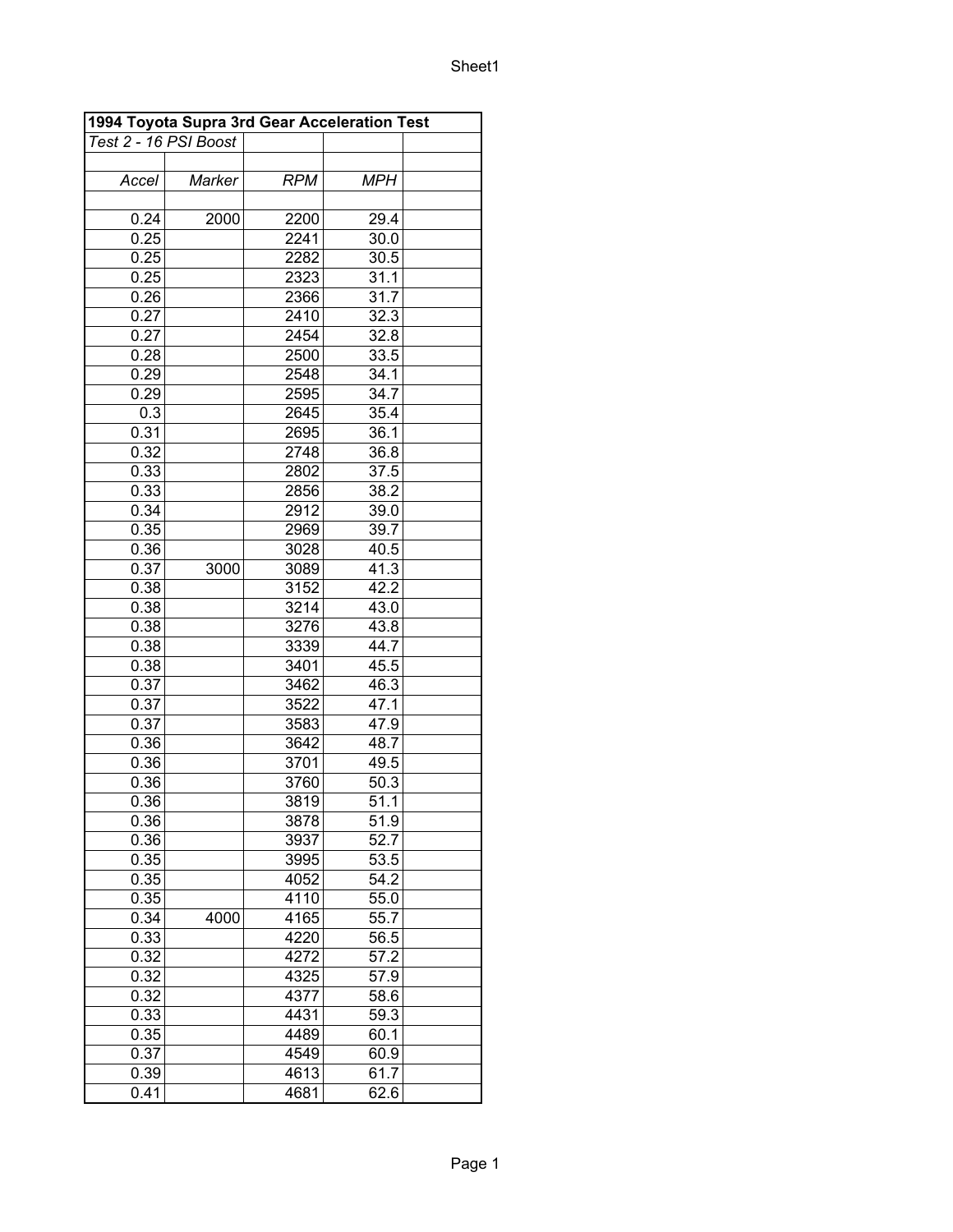| 0.43 |      | 4751 | 63.6              |  |
|------|------|------|-------------------|--|
| 0.44 |      | 4823 | 64.5              |  |
| 0.44 |      | 4895 | 65.5              |  |
| 0.44 | 5000 | 4968 | 66.5              |  |
| 0.44 |      | 5040 | 67.4              |  |
| 0.43 |      | 5110 | 68.4              |  |
| 0.43 |      | 5181 | 69.3              |  |
| 0.43 |      | 5251 | 70.3              |  |
| 0.42 |      | 5320 | 71.2              |  |
| 0.42 |      | 5389 | 72.1              |  |
| 0.41 |      | 5457 | 73.0              |  |
| 0.41 |      | 5524 | 73.9              |  |
| 0.41 |      | 5591 | 74.8              |  |
| 0.4  |      | 5657 | 75.7              |  |
| 0.4  |      | 5722 | $\overline{7}6.6$ |  |
| 0.4  |      | 5788 | 77.5              |  |
| 0.39 |      | 5852 | 78.3              |  |
| 0.39 |      | 5916 | 79.2              |  |
| 0.38 | 6000 | 5978 | 80.0              |  |
| 0.37 |      | 6039 | 80.8              |  |
| 0.36 |      | 6098 | 81.6              |  |
| 0.36 |      | 6157 | 82.4              |  |
| 0.34 |      | 6213 | 83.1              |  |
| 0.34 |      | 6269 | 83.9              |  |
| 0.33 |      | 6323 | 84.6              |  |
| 0.32 |      | 6375 | 85.3              |  |
| 0.31 |      | 6426 | 86.0              |  |
| 0.3  |      | 6475 | 86.7              |  |
| 0.3  |      | 6525 | 87.3              |  |
| 0.29 | 6800 | 6572 | 88.0              |  |
| 0.28 |      | 6618 | 88.6              |  |
| 0.28 |      | 6664 | 89.2              |  |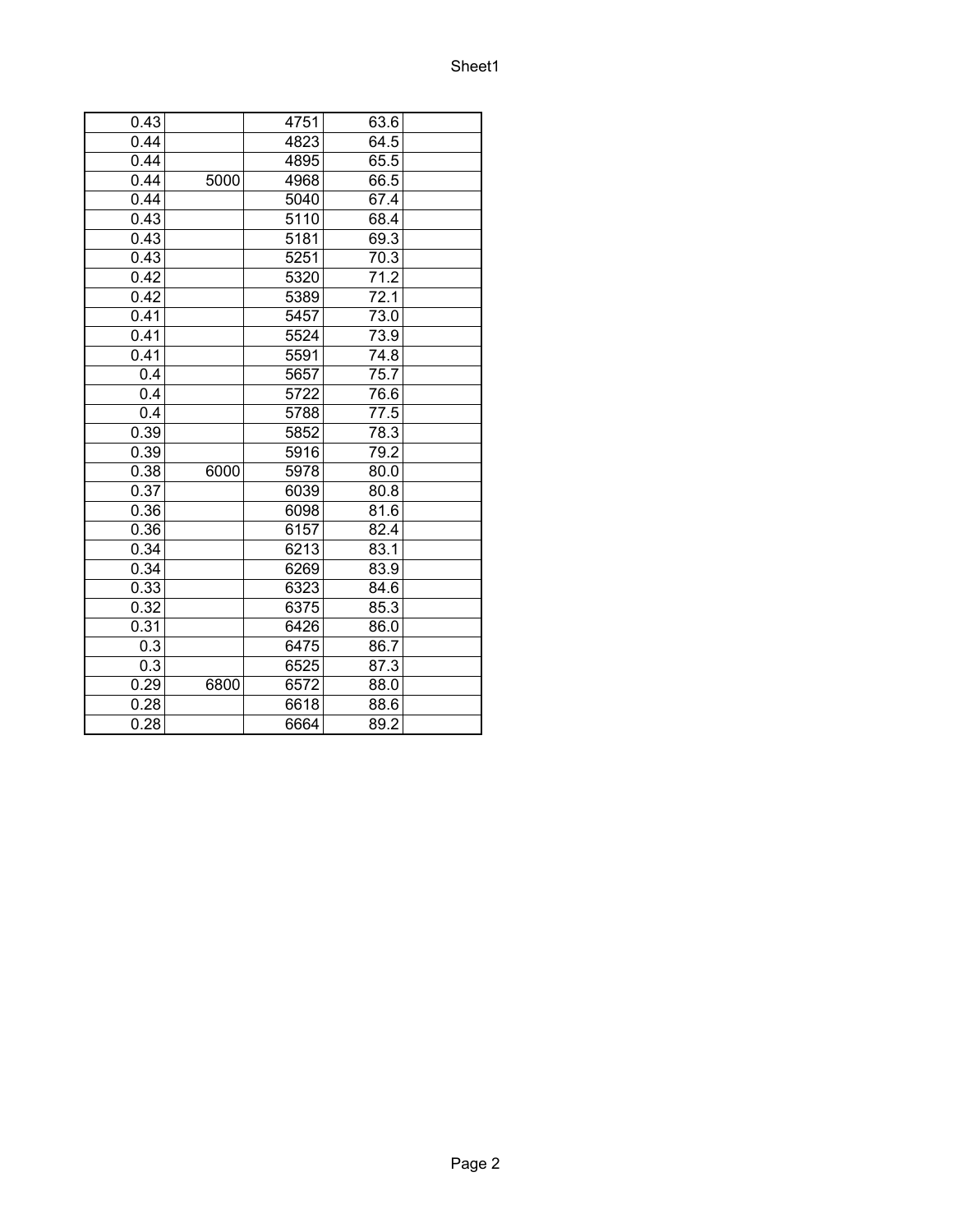|      | 1994 Toyota Supra 3rd Gear Acceleration Test |                                      |      |  |  |  |
|------|----------------------------------------------|--------------------------------------|------|--|--|--|
|      |                                              | Test #2 Results - Stage 1 normalized |      |  |  |  |
|      |                                              |                                      |      |  |  |  |
| 2200 | 0.24                                         | 2200                                 | 0.26 |  |  |  |
| 2241 | 0.25                                         | 2241                                 | 0.27 |  |  |  |
| 2282 | 0.25                                         | 2282                                 | 0.27 |  |  |  |
| 2323 | 0.25                                         | 2323                                 | 0.27 |  |  |  |
| 2366 | 0.26                                         | 2366                                 | 0.28 |  |  |  |
| 2410 | 0.27                                         | 2410                                 | 0.29 |  |  |  |
| 2454 | 0.27                                         | 2454                                 | 0.29 |  |  |  |
| 2500 | 0.28                                         | 2500                                 | 0.30 |  |  |  |
| 2548 | 0.29                                         | 2548                                 | 0.31 |  |  |  |
| 2595 | 0.29                                         | 2595                                 | 0.31 |  |  |  |
| 2645 | 0.30                                         | 2645                                 | 0.33 |  |  |  |
| 2695 | 0.31                                         | 2695                                 | 0.34 |  |  |  |
| 2748 | 0.32                                         | 2748                                 | 0.35 |  |  |  |
| 2802 | 0.33                                         | 2802                                 | 0.36 |  |  |  |
| 2856 | 0.33                                         | 2856                                 | 0.36 |  |  |  |
| 2912 | 0.34                                         | 2912                                 | 0.37 |  |  |  |
| 2969 | 0.35                                         | 2969                                 | 0.38 |  |  |  |
| 3028 | 0.36                                         | 3028                                 | 0.39 |  |  |  |
| 3089 | 0.37                                         | 3089                                 | 0.40 |  |  |  |
| 3152 | 0.38                                         | 3152                                 | 0.41 |  |  |  |
| 3214 | 0.38                                         | 3214                                 | 0.41 |  |  |  |
|      |                                              |                                      | 0.41 |  |  |  |
| 3276 | 0.38                                         | 3276                                 |      |  |  |  |
| 3339 | 0.38                                         | 3339                                 | 0.41 |  |  |  |
| 3401 | 0.38                                         | 3401                                 | 0.41 |  |  |  |
| 3462 | 0.37                                         | 3462                                 | 0.40 |  |  |  |
| 3522 | 0.37                                         | 3522                                 | 0.40 |  |  |  |
| 3583 | 0.37                                         | 3583                                 | 0.40 |  |  |  |
| 3642 | 0.36                                         | 3642                                 | 0.39 |  |  |  |
| 3701 | 0.36                                         | 3701                                 | 0.39 |  |  |  |
| 3760 | 0.36                                         | 3760                                 | 0.39 |  |  |  |
| 3819 | 0.36                                         | 3819                                 | 0.39 |  |  |  |
| 3878 | 0.36                                         | 3878                                 | 0.40 |  |  |  |
| 3937 | 0.36                                         | 3937                                 | 0.40 |  |  |  |
| 3995 | 0.35                                         | 3995                                 | 0.39 |  |  |  |
| 4052 | 0.35                                         | 4052                                 | 0.39 |  |  |  |
| 4110 | 0.35                                         | 4110                                 | 0.39 |  |  |  |
| 4165 | 0.34                                         | 4165                                 | 0.38 |  |  |  |
| 4220 | 0.33                                         | 4220                                 | 0.37 |  |  |  |
| 4272 | 0.32                                         | 4272                                 | 0.36 |  |  |  |
| 4325 | 0.32                                         | 4325                                 | 0.36 |  |  |  |
| 4377 | 0.32                                         | 4377                                 | 0.36 |  |  |  |
| 4431 | 0.33                                         | 4431                                 | 0.37 |  |  |  |
| 4489 | 0.35                                         | 4489                                 | 0.39 |  |  |  |
| 4549 | 0.37                                         | 4549                                 | 0.41 |  |  |  |
| 4613 | 0.39                                         | 4613                                 | 0.43 |  |  |  |
| 4681 | 0.41                                         | 4681                                 | 0.45 |  |  |  |
| 4751 | 0.43                                         | 4751                                 | 0.47 |  |  |  |
| 4823 | 0.44                                         | 4823                                 | 0.48 |  |  |  |